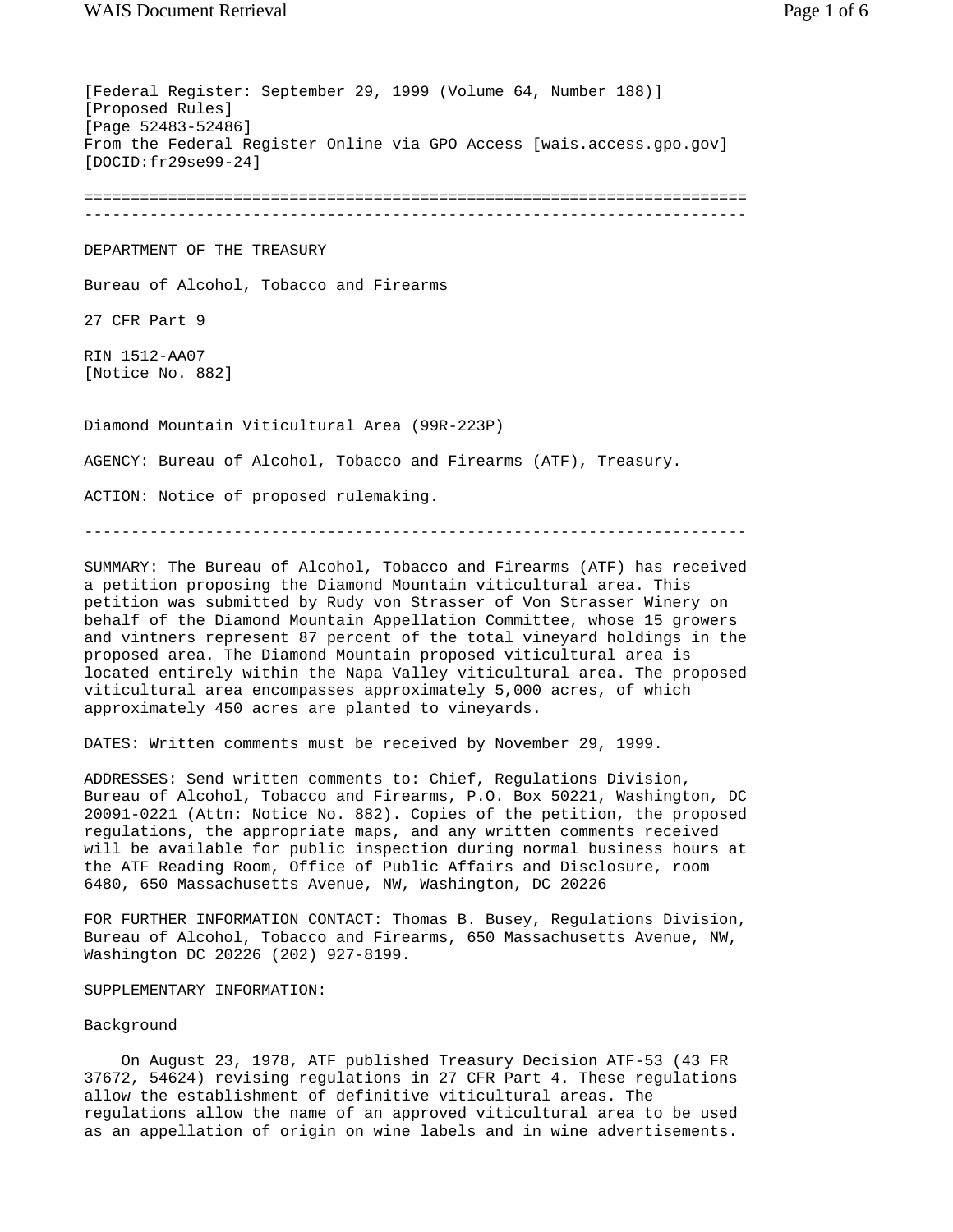On

[[Page 52484]]

October 2, 1979, ATF published Treasury Decision ATF-60 (44 FR 56692) which added a new Part 9 to 27 CFR, for the listing of approved American viticultural areas, the names of which may be used as appellations of origin.

 Section 4.25a(e)(1), title 27, CFR, defines an American viticultural area as a delimited grape-growing region distinguishable by geographic features, the boundaries of which have been delineated in Subpart C of Part 9.

Section  $4.25a(e)(2)$  outlines the procedure for proposing an American viticultural area. Any interested person may petition ATF to establish a grape-growing region as a viticultural area. The petition should include:

 (a) Evidence that the name of the proposed viticultural area is locally and/or nationally known as referring to the area specified in the petition;

 (b) Historical or current evidence that the boundaries of the viticultural area are as specified in the petition;

 (c) Evidence relating to the geographical characteristics (climate, soil, elevation, physical features, etc.) which distinguish the viticultural features of the proposed area from surrounding areas;

 (d) A description of the specific boundaries of the viticultural area, based on features which can be found on United States Geological Survey (U.S.G.S.) maps of the largest applicable scale; and

 (e) A copy (or copies) of the appropriate U.S.G.S. map(s) with the boundaries prominently marked.

#### Petition

 The Bureau of Alcohol, Tobacco and Firearms (ATF) has received a petition proposing a new viticultural area to be called Diamond Mountain. The proposed viticultural area is located entirely in Napa County, California. The proposed area encompasses approximately 5,000 acres, of which approximately 450 acres are planted to vineyards.

Evidence That the Name of the Area is Locally or Nationally Known

 According to the petitioner, Diamond Mountain has been home to vineyards and wineries since the 1860's. The petitioner presented evidence that a Mr. Joseph Schram planted his first vines as early as 1863 and had a hundred acres of vineyards by 1892.

 According to the petitioner, the evolution of Diamond Mountain into a Napa Valley regional name began in the early decades of the 20th century, with Diamond Mountain School and Diamond Mountain Road being the first features in the region to bear the name. The naming of the school took place in 1909, with the major access road in the region designated as Diamond Mountain Road shortly thereafter.

 The petitioner has also presented substantial evidence that the Diamond Mountain region began to gain national renown in the early 1970's, as expanding consumer interest in California wines resulted in new vineyards, new wineries and a greater awareness of regional wine character. As evidence for this national name the petitioner includes an excerpt from the second edition of The Wines of America by Leon Adams that states, ``Diamond Mountain, like Mt. Veeder and Spring Mountain also on the west side of Napa Valley, is regarded as a viticultural district separate from the rest of Napa Valley.''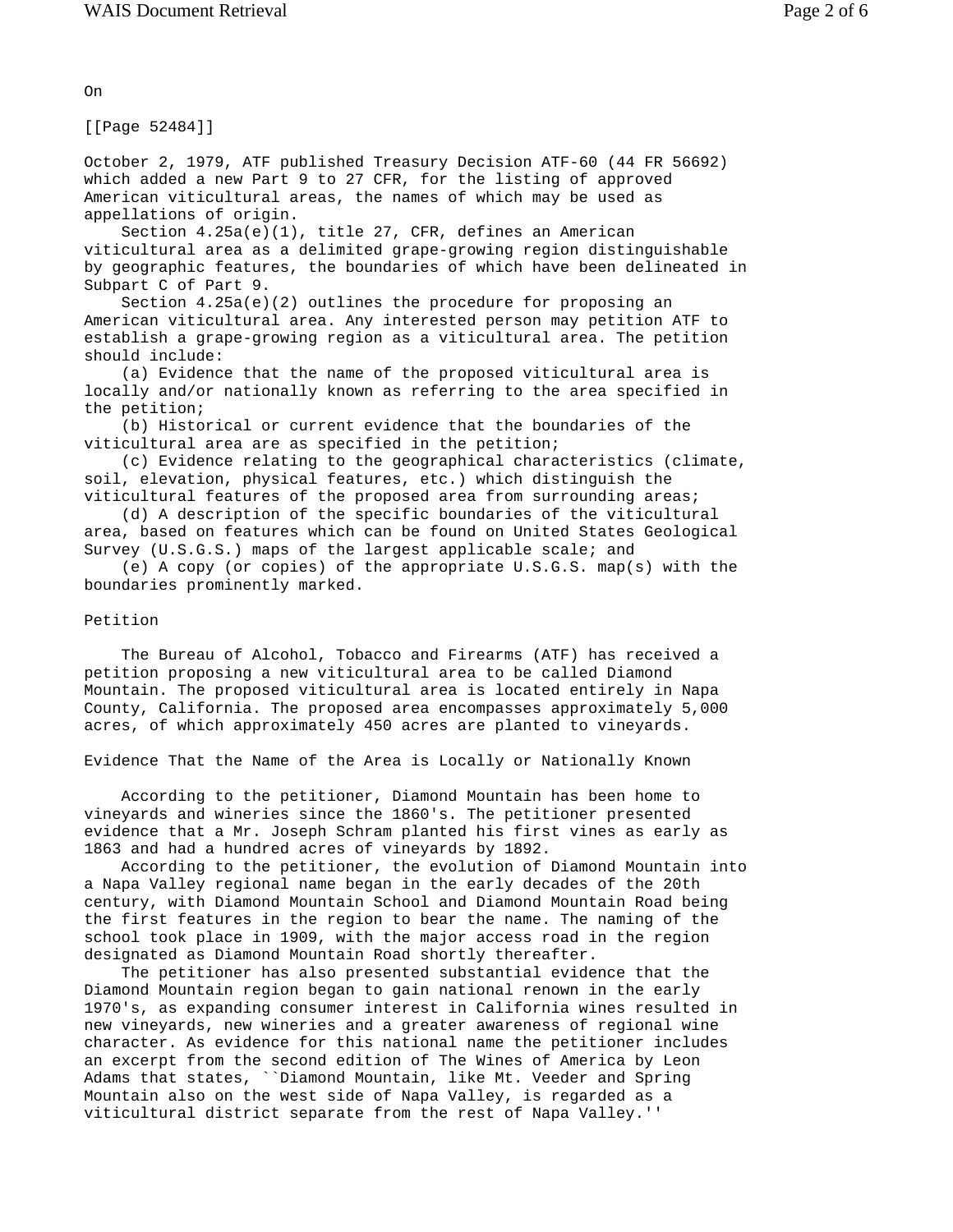Historical or Current Evidence That the Boundaries of the Viticultural Area Are as Specified in the Petition

 According to the petitioner, precise boundaries for the region being proposed have never been delineated. The petitioner does, however, state that Diamond Mountain's viticultural history and identity are associated almost exclusively with the Napa Valley, in Napa County. For this reason, the boundaries of the proposed viticultural area are entirely within Napa County. According to the petitioner, the petition takes a conservative approach to establishing boundaries for Diamond Mountain. The petitioner states that special care has been taken to assure that the boundaries encompass only those lands that meet both the historic and geographic criteria for inclusion in the proposed viticultural area. Also, the boundaries have been drawn to respect neighboring regions with separate names, histories, geographic features and political boundaries.

 The petitioner cites the Fourth Edition of ``The Connoisseurs' Handbook of the Wines of California and the Pacific Northwest'' for a description of the proposed area ``. . . a portion of the Napa Valley's western hills between St. Helena and Calistoga''. This citation is accompanied by a map which shows the rough limits of the region: Spring Mountain to the south, the 400 foot elevation that generally parallels Highway 29 to the east, Petrified Forest Road to the north and the Napa-Sonoma County line to the west.

 The petitioner claims that the 400 foot contour line for the northeastern boundary accurately reflects the lowest elevation of vineyards historically associated with Diamond Mountain. The petitioner also claims that the southwestern boundary acknowledges the historic association of the proposed Diamond Mountain viticultural area with Napa County and Napa Valley, and also recognizes the differences in history and geography that distinguish Diamond Mountain from adjacent slopes of the Mayacama Mountains in Sonoma County.

Evidence Relating to the Geographical Features (Climate, Soil, Elevation, Physical Features, Etc.) Which Distinguish Viticultural Features of the Proposed Area From Surrounding Areas

 According to the petitioner, the geographical features in the proposed Diamond Mountain viticultural area clearly distinguish it from surrounding areas. The Diamond Mountain region is situated in the Napa Valley on the eastern slope of the Mayacamas Mountains. The region consists entirely of residual upland soils derived from volcanic parent material. According to the petitioner, these soils are very different from the alluvial soils on the floor of the Napa Valley to the east and northeast and are also significantly different from the sedimentary upland soils prevalent in the Spring Mountain viticultural area to the south. The petitioner also emphasizes that these soils are significantly different from the shallow, dry soils in Sonoma County to the west and southwest.

 According to the petitioner, the proposed viticultural area's topography and aspect contribute to a special microclimate. Hillside topography and valley temperature inversions combine to give the region an unusually moderate temperate regime during a growing season, with lower maximum temperatures and higher minimum temperatures than nearby locations on the floor of the Napa Valley. The petitioner states that the microclimate of the Diamond Mountain region is clearly distinctive when compared to the surrounding areas. The region's microclimate is slightly warmer than that of the Spring Mountain District to the south, but somewhat similar due to comparable upland locations, northeastern (eastern, in Spring Mountain's case) aspects, and cooling influence of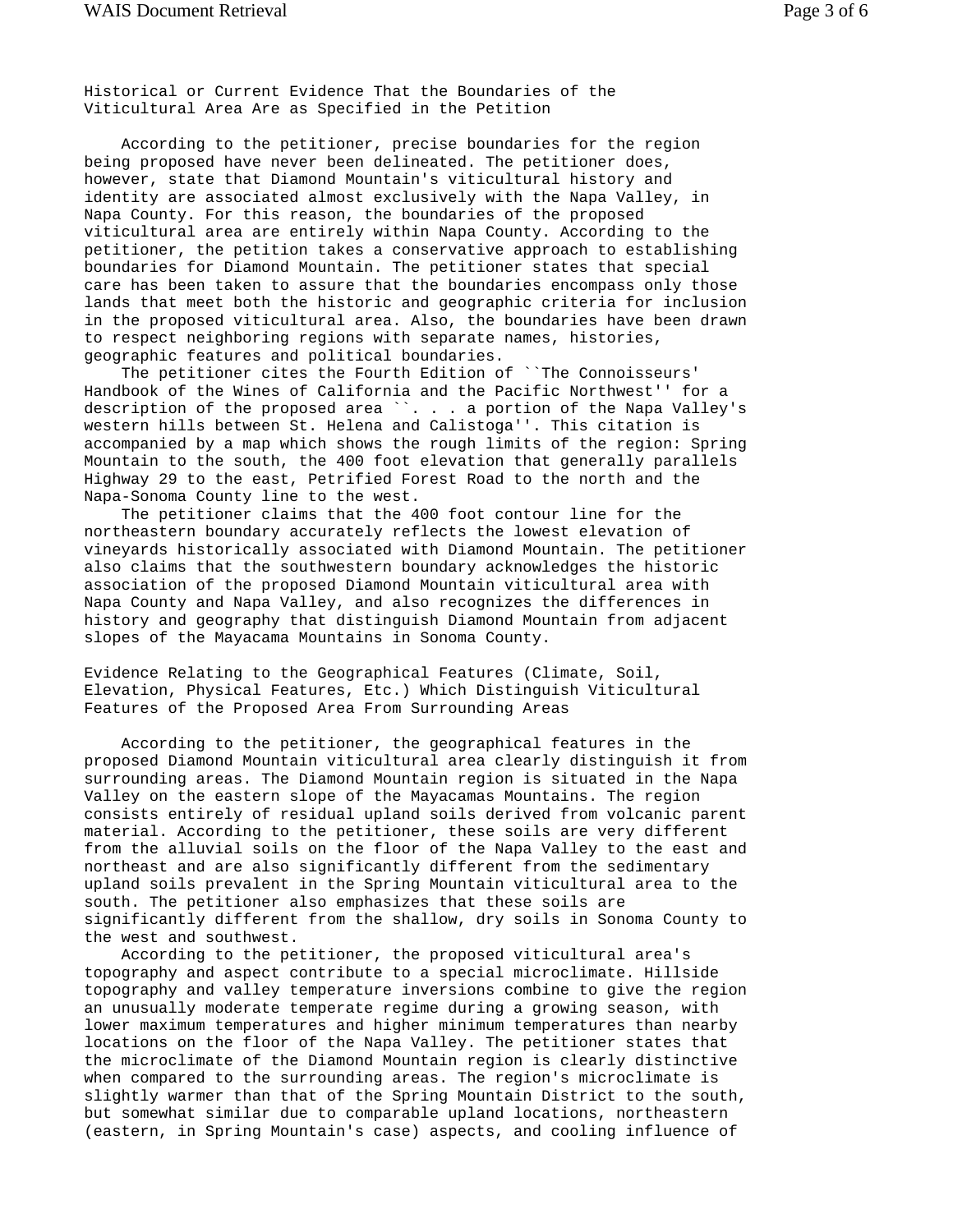marine breezes from the Pacific Ocean. The microclimate is significantly cooler than the floor of the Napa Valley to its northeast and north, due to various tempering influences primarily associated with its upland location. So too is it cooler than adjacent land to the west in Sonoma County, due to its predominantly northeastern aspect which provides

[[Page 52485]]

oblique sun and shade in the afternoon, while the western aspect of the Mayacamas Mountains adjacent to the region in Sonoma County is clearly hotter and drier.

## Proposed Boundaries

 The proposed viticultural area is located in Napa County, California. The approved USGS maps for determining the boundary of the proposed Diamond Mountain viticultural area are, ``Mark West Springs, Calif.'', 7.5 minute series, edition of 1993, and the ``Calistoga, Calif.'', 7.5 minute series, edition of 1993.

 The northeastern boundary follows the 400 foot contour line from Ritchey Creek northwest to the Petrified Forest Road and the northern boundary follows the Petrified Forest Road west from the 400 foot contour line to the Napa-Sonoma county line. The southwestern boundary follows the official boundary line between Napa and Sonoma counties southeast from Petrified Forest Road to the east-west boundary between Sections 18 and 19 in Township 8 North, Range 6 West, Mount Diablo Range and Meridian. The southern boundary follows the boundary between Sections 18 and l9, Sections 17 and 20 and Ritchey Creek east from the Napa-Sonoma county line to the 400 foot elevation line. It also corresponds with the Northern Boundary of the Spring Mountain District viticultural area.

## Public Participation--Written Comments

 ATF requests comments from all interested persons. Comments received on or before the closing date will be carefully considered. Comments received after that date will be given the same consideration if it is practical to do so. However, assurance of consideration can only be given to comments received on or before the closing date.

 ATF will not recognize any submitted material as confidential and comments may be disclosed to the public. Any material which the commenter considers to be confidential or inappropriate for disclosure to the public should not be included in the comments. The name of the person submitting a comment is not exempt from disclosure.

 Comments may be submitted by facsimile transmission to (202) 927- 8602, provided the comments: (1) Are legible; (2) are  $8\frac{1}{2}\$  x 11'' in size, (3) contain a written signature, and (4) are three pages or less in length. This limitation is necessary to assure reasonable access to the equipment. Comments sent by FAX in excess of three pages will not be accepted. Receipt of FAX transmittals will not be acknowledged. Facsimile transmitted comments will be treated as originals.

 Any person who desires an opportunity to comment orally at a public hearing on the proposed regulation should submit his or her request, in writing, to the Director within the 60-day comment period. The Director, however, reserves the right to determine, in light of all circumstances, whether a public hearing will be held.

Paperwork Reduction Act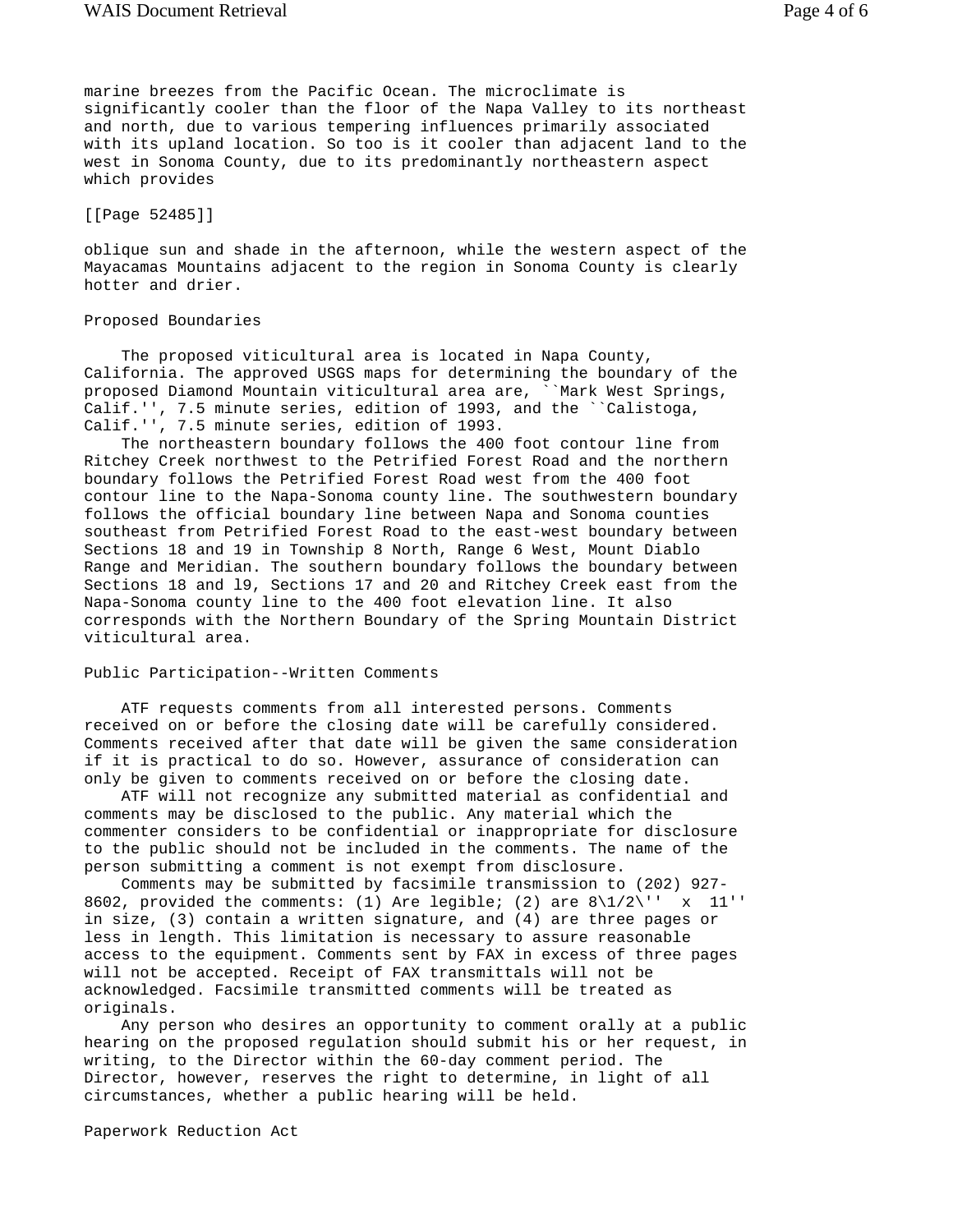The provisions of the Paperwork Reduction Act of 1995, 44 U.S.C. Chapter 35, and its implementing regulations, 5 CFR Part 1320, do not apply to this notice because no requirement to collect information is proposed.

# Regulatory Flexibility Act

 It is hereby certified that this proposed regulation will not have a significant impact on a substantial number of small entities. The establishment of a viticultural area is neither an endorsement nor approval by ATF of the quality of wine produced in the area, but rather an identification of an area that is distinct from surrounding areas. ATF believes that the establishment of viticultural areas merely allows wineries to more accurately describe the origin of their wines to consumers, and helps consumers identify the wines they purchase. Thus, any benefit derived from the use of a viticultural area name is the result of the proprietor's own efforts and consumer acceptance of wines from that area.

 No new requirements are proposed. Accordingly, a regulatory flexibility analysis is not required.

Executive Order 12866

 It has been determined that this proposed regulation is not a significant regulatory action as defined by Executive Order 12866. Accordingly, this proposal is not subject to the analysis required by this Executive Order.

 Drafting Information. The principal author of this document is Thomas B. Busey, Regulations Division, Bureau of Alcohol, Tobacco, and Firearms.

List of Subjects in 27 CFR Part 9

 Administrative practices and procedures, Consumer protection, Viticultural areas, and Wine.

Authority and Issuance

 Title 27, Code of Federal Regulations, part 9, American Viticultural Areas, is proposed to be amended as follows:

PART 9--AMERICAN VITICULTURAL AREAS

 Paragraph 1. The authority citation for part 9 continues to read as follows:

Authority: 27 U.S.C. 205.

 Par. 2. Subpart C is amended by adding Section 9.166 to read as follows

Subpart C--Approved American Viticultural Areas

\* \* \* \* \*

Sec. 9.166 Diamond Mountain.

(a) Name. The name of the viticultural area described in this